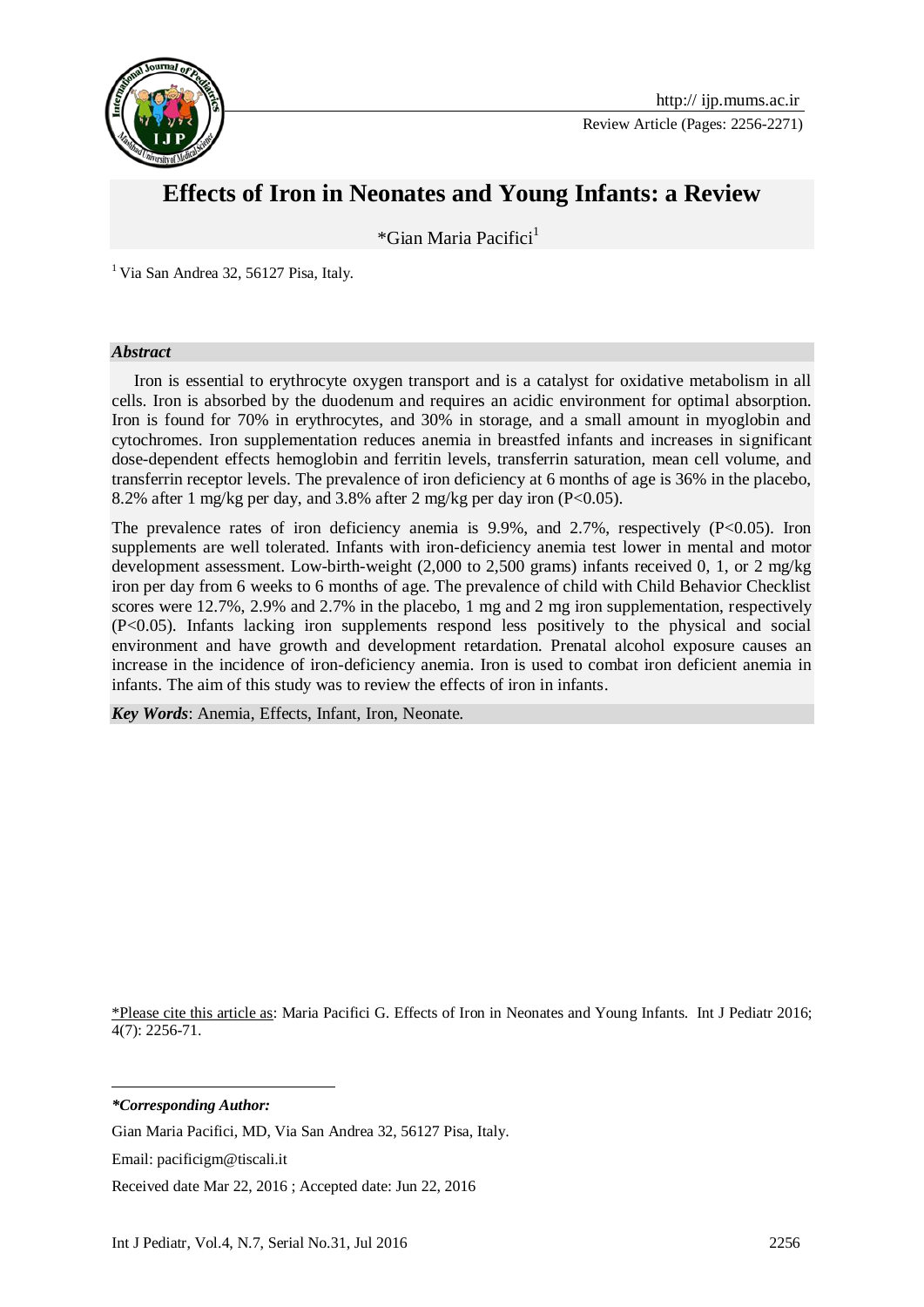# **1-INTRODUCTION**

Iron deficiency is the most common cause of anemia. It can result from inadequate iron intake, malabsorption, blood loss, or an increased requirement, as with pregnancy. When severe, it results in a characteristic microcytic, hypochromic anemia (1). Iron also, is an essential component of myoglobin; heme enzymes such as the cytochromes, catalase, and peroxidase, including xanthyne oxidase and the mitochondrial enzyme  $\alpha$ glycerophosphate oxidase. Iron deficiency has been associated with behavioral and learning problems in children, abnormalities in catecholamine metabolism, and possibly, impaired heat production (2).

Iron deficiency anemia is the most common micronutrient deficiency worldwide and infants constitute a risk group due to their iron requirements (3). Iron is critical for brain development, and case control studies have shown a consistent association between iron deficient anemia in infancy and poor neurodevelopment, suggesting that, it is important to prevent iron deficiency anemia in infants. Due to the redistribution of iron from hemoglobin to iron stores, healthy, term, normal birth weight infants are virtually self-sufficient with regard to iron during the first 6 months of life. After that age, iron becomes a critical nutrient. The estimated daily iron, requirements at age of 6 to 12 months of age is between 0.9 to 1.3 mg/kg body weight. Exclusively breast-fed infants normally do not need additional iron until 6 months of life.

Iron deficiency anemia continues to be overwhelmingly the leading cause of anemia in early childhood and a global public health challenge (4). Although there has been a significant decrease in the frequency of iron deficiency anemia and iron deficiency in infants and toddlers in recent years in the United States, iron deficiency and iron deficiency anemia persist and the adverse effects of iron deficiency are long-lasting if not permanent. In developing countries where the nutritional status of many women is poor, the infants clearly benefit, if the mother takes a regular daily supplement (60 mg of iron and 400 µg of folic acid) during pregnancy. All infants need a further 0.4 to 0.7 µg of iron a day to maintain their body stores, because the circulating blood volume triples during the 12 months, and this requires a diet containing 1 to 2 mg/kg of iron a day. Newborn infants normally have substantial iron stores even when born prematurely. These stores start to be depleted unless dietary intake is adequate by the time the child's blood volume has doubled. Fortification of artificial feeds with 0.6 mg iron/100 ml is enough to prevent iron deficiency in infants of normal birth weight. Breastfed infants weighing < 2,000 grams at birthday are, however, at risk of developing iron deficiency anemia 2 to 3 months after birth due to the rapid expansion of their circulating blood volume with growth. These newborns benefit from supplement iron starting within 4 to 6 weeks after birth (5).

The level of iron stores in newborns is related to maternal iron status. The maternal-fetal unit is dependent on exogenous iron, which is necessary to prevent iron deficiency in both mothers and infants. In industrialized countries, iron supplements should be prescribed for pregnant women in the third trimester, when the need for iron is prominent. In developing countries, supplementation should be initiated as soon as possible after conception, because of the prevalence of iron deficiency at the onset of pregnancy (6). Iron deficiency is a common cause of anemia and is usually due to blood loss from the gastrointestinal tract. If inadequate dietary intake of iron occurs, iron storages are depleted followed by impaired synthesis of hemoglobin. Under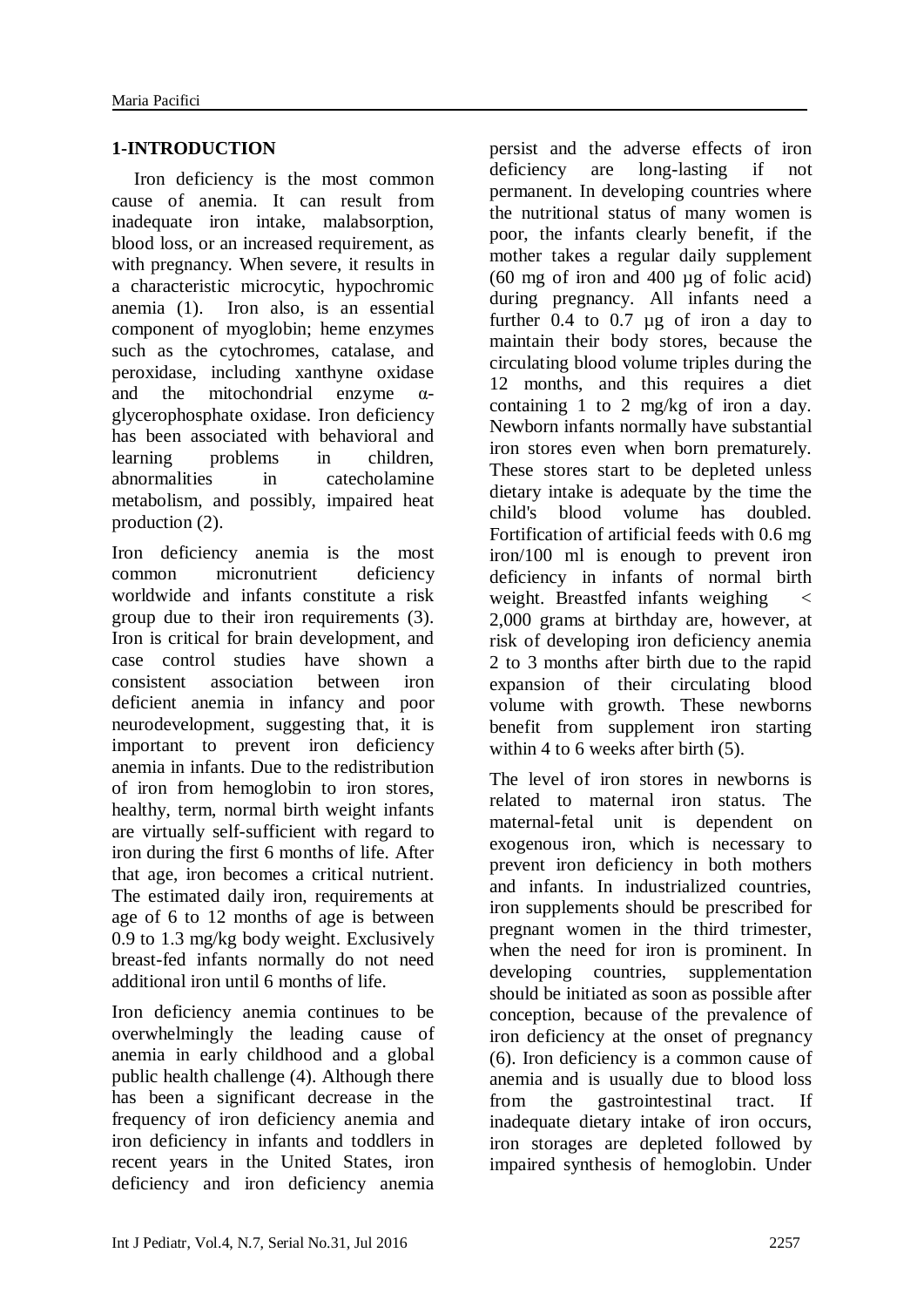these conditions iron absorption can increase to approximately 2 to 4 mg per day (7). Preterm infants are at risk for both iron deficiency and iron overload. The role of iron in multiple organ functions suggests that iron is essential for the preterm infant. Conversely, the potential for iron overload and the poorly developed antioxidant measures in the preterm infant argue against indiscriminate iron supplementation in this population (8).

Infants who experience iron deficiency during the first 6-12 months of life are likely to experience persistent effects of the deficiency that alter functioning in adulthood. A lack of sufficient iron intake may significantly delay the development of the central nervous system as a result of alterations in morphology, neurochemistry, and bioenergetics. The mechanisms of iron accumulation in the brain and perhaps redistribution are beginning to be understood. The data in human infants are consistent with altered myelination of white matter, changes in monoamine metabolism in striatum, and functioning of the hippocampus. Rodent studies also, show effects of iron deficiency during gestation and lactation that persist into adulthood despite restoration of iron status at weaning (9).

# **2- MATERIALS AND METHODS**

# **2-1. Literature Search**

The following databases were searched for relevant papers and reports: MEDLINE, CINAHL, Embase, Google scholar and PubMed as search engines; March 2016 was the cut-off point. Key references from extracted papers were also hand-searched. The bibliographic search was performed using PubMed database as search engine.

# **2-2. Search Terms**

Combinations of search terms from three categories ("Neonetes" keyword AND "Iron" keyword AND "Effects iron neonate" keyword AND "Infants" keyword), were used to search for the relevant literature. In addition, the book Neonatal Formulary (5) was consulted.

# **3-RESULTS**

# **3-1. Prophylaxis and treatment**

# **3-1-1. Healthy term neonates**

Breastfed neonates benefit from supplementation, if no other source of iron is introduced into the diet by about 6 months of age. Term neonates fed standard milk formula do not require further supplementation (5).

# **3-1-2. Preterm neonates**

A daily dose of 5 mg elemental iron as prophylactic iron supplementation for neonates of low birth weight, who are solely breastfed is recommended. There is no good evidence that formula-fed preterm neonates benefit from further supplementation after discharge, and excess can have disadvantages (5).

#### **3-1-3. Neonates with anemia at birth (hemoglobin <120 g/l)**

Neonates, who have suffered chronic blood loss from Fetomaternal hemorrhage or twin-to-twin transfusion, may benefit once their initial deficit has been corrected by transfusion. Iron supplements are not needed in anemic newborns after acute blood loss at birth or in hemolytic anemia (5).

# **3-1-4. Neonates on parental nutrition**

Neonates, unable to tolerate even partial enteral feeding, by 3 months benefit from 100 µg/kg of iron a day intravenously (most conveniently given iron chloride). Neonates on erythropoietin also, need intravenous supplementation, if they cannot be given oral iron (5).

# **3-2. Toxicity**

Get the stomach empties and organize prompt lavage, if oral ingestion is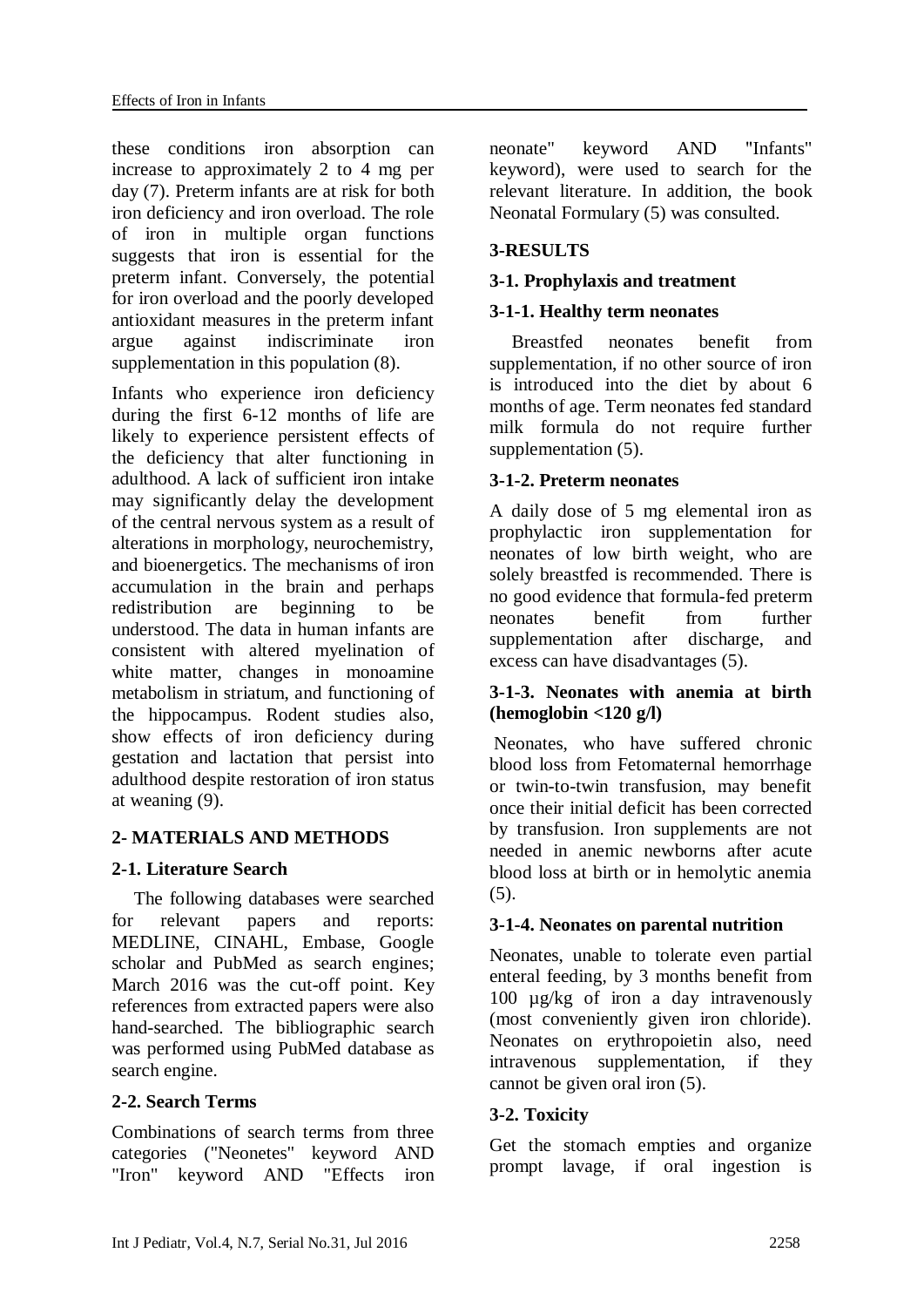suspected. Activated charcoal is of no value, but an attempt should be made to identify the amount ingested, and treatment started by giving 15 mg/kg of desferrioxamine mesylate per hour intravenously for 5 hours, if the ingested dose is thought to exceed 30 mg/kg. No universally agreed treatment exists, and advice should be sought from the local poisons centre. Acute toxicity is likely, if the serum iron exceeds 90 µmol/l 4 hours after ingestion. A leucocytosis (leucocyte count  $>15 \times 10(9)/1$ , or blood glucose of over 8.3 mmol/l, suggests serious toxicity. Early symptoms include diarrhea and vomiting followed, after 12 to 48 hours, by lethargy, coma, convulsions, intestinal bleeding and multi-organ failure. Intestinal strictures may develop 2 to 5 weeks later (5).

#### **3-3. Iron supplementation reduces anemia in breastfed low-birth-weight infants**

Most low-birth-weight infants (2,000 to 2,500 grams) may need iron supplementation. Berglund et al. (10) studied the effects of iron supplementation in marginally-low-birth-weight infants. A total of 285 marginally-low-birth-weight infants received iron supplements at a dose of 0 (placebo), 1 or 2 mg/kg per day between 6 weeks and 6 months of age. Hemoglobin levels, ferritin levels, transferrin saturation, mean cell volume, and transferrin receptor levels were analyzed at 6 months of age. Iron supplementation resulted in significant dose-dependent effects on hemoglobin and all iron status indicators at 6 months of age. The prevalence of iron deficiency at 6 months was 36% in the placebo group, 8.2% in the 1 mg/kg per day group, and 3.8% in the 2 mg/kg per day group (P<0.001). The prevalence rates of iron deficiency anemia were 9.9%, 2.7%, and 0%, respectively  $(P=0.004)$ . Among infants who were exclusively breastfed at 6 months of age, the prevalence of iron deficiency anemia was 18% in the placebo group. Marginally-low-birth-weight infants have relatively high risk of iron deficiency and iron deficiency anemia, especially if they were breastfed. Iron supplementation at 2 mg/kg per day from 6 weeks to 6 months of age reduces this risk effectively, with no short-term adverse effects on morbidity or growth.

# **3-4. Iron supplements causes modest augmentation of iron status, are well tolerated and have no measurable effect on growth**

Ziegler et al. (11) tested the hypothesis that iron supplementation enhances iron status. The prospective, placebo-controlled study involved exclusively breastfed infants who were randomly assigned at 1 month of age to iron  $(n=37)$  or placebo  $(n=38)$ . Iron  $(7)$ mg per day as multivitamin preparation with ferrous sulfate) or placebo (multivitamin preparation without iron) was given from 1 to 5.5 months of age. Complementary foods were allowed at  $> 4$ months of age. Infants were followed to 18 months. Blood concentrations of ferritin, transferring receptor, hemoglobin, and red cell indexes were determined at bimonthly intervals. Iron supplementation caused modest augmentation of iron status during the intervention at 4 and 5.5 months of age, but not thereafter. Iron supplements were well tolerated and had no measurable effect on growth. Plasma ferritin and hemoglobin were tracked over time. Early iron supplementation of breastfed infants is feasible and transiently increases iron status, but not hematologic status. Iron is tolerated by most infants. The prevalence of iron deficiency anemia is low (3%) among unsupplemented breastfed infants in the first 6 months of life.

**3-5. Infants with iron-deficiency anemia test lower in mental and motor development assessments and show affective differences**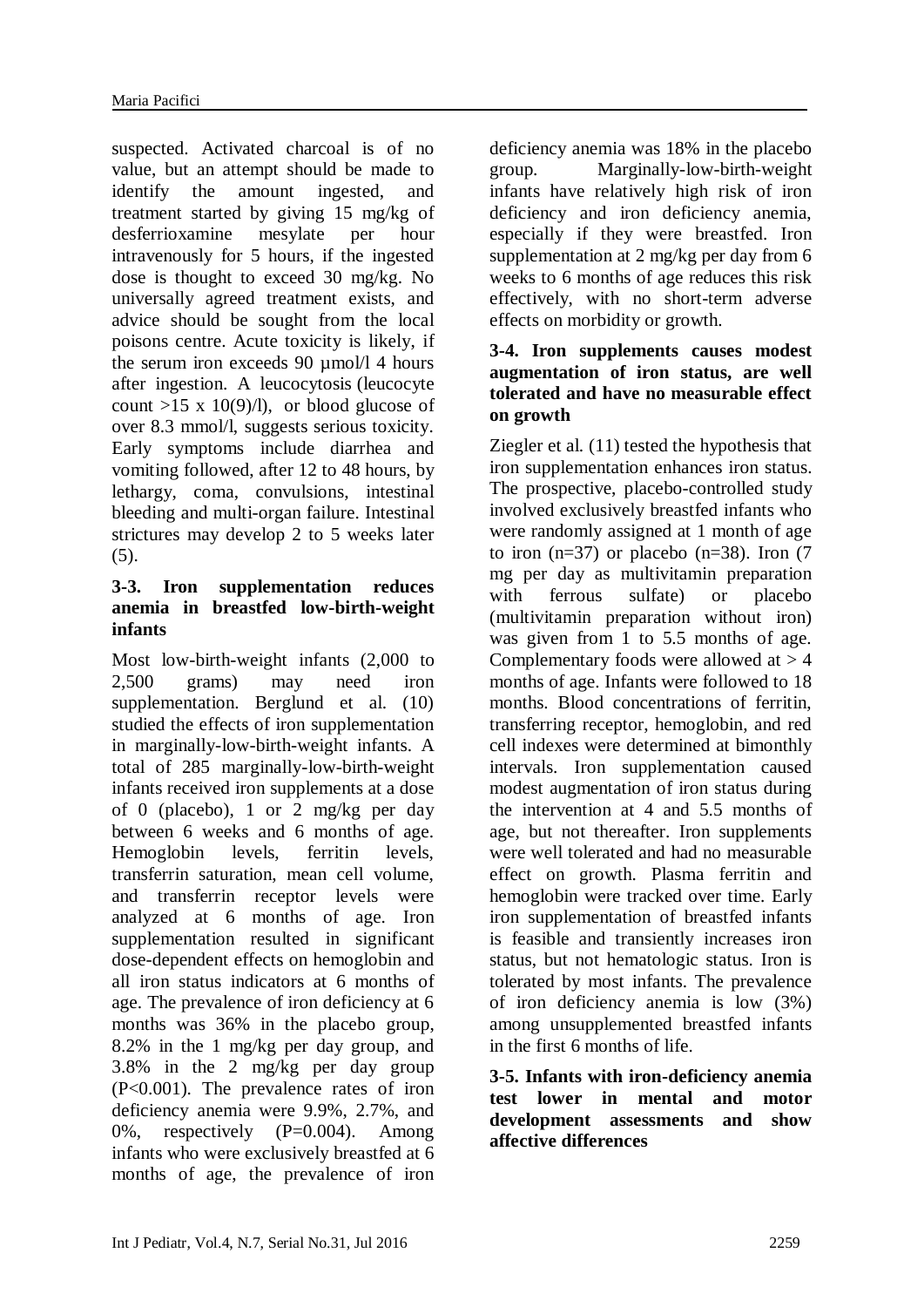Iron-deficiency anemia continues to be the most common single nutrient deficiency in the world. Infants are at particular risk due to rapid growth and limited dietary sources of iron (12). An estimated 20% to 25% of the world's infants have iron-deficiency anemia, with at least as many having iron deficiency without anemia. High prevalence is found primarily in developing countries. Infants with irondeficiency anemia test lower in mental and motor development assessments and show affective differences. After iron therapy, follow-up studies point to long-lasting differences in several domains. Neurofunctional studies showed slower neural transmission in the auditory system despite 1 year of iron therapy in irondeficiency anemia infants; they still had slower transmission in both the auditory and visual systems at preschool age. Different motor activity pattering in all sleep-waking states and several differences in sleep state organization were reported. Persistent sleep and neurofunctional effects could contribute to reducing the potential for optimal behavioral and cognitive outcomes in children with a history of iron-deficiency anemia.

# **3-6. Effects of delayed versus early umbilical cord clamping on infant iron status and ferritin concentration**

Andersson et al. (13) investigated the effects of delayed umbilical cord clamping (180 seconds after delivery), compared with early umbilical cord clamping  $(10)$ seconds after delivery), on infant iron status at 4 months of age. A total of 400 full term infants after a low risk pregnancy were enrolled. At 4 months of age, infants showed no significant differences in hemoglobin concentration between the groups, but infants subjected to delayed cord clamping had 45% higher mean ferritin concentration (117 µg/l versus 81  $\mu$ g/l, P<0.001) and a lower prevalence of iron deficiency  $(1 + 0.6\%$  versus  $10 +$ 5.7%, P=0.01). The delayed cord clamping group had lower prevalence of neonatal anemia at 2 days of age  $(2+1.2\%$  versus 10+6.3%, P=0.02). Delayed cord clamping, compared with early clamping, resulted in improved iron status and reduced prevalence of iron deficiency at 4 months of age, and reduced prevalence of neonatal anemia, without demonstrable adverse effects. As iron deficiency in infants even without anemia has been associated with impaired development, delayed cord clamping seems to benefit full term infants even in regions with a relatively low prevalence of iron deficiency anemia.

# **3-7. Lack of effects of 13.4 mg iron/l versus 20.7 mg iron/l on hematologic status and cognition outcome in low birth weight formula-fed infants**

Friel et al. (14) investigated the effect of increased iron intakes on hematologic status and cognition in low birth weight infants. These authors randomly assigned 58 infants to receive formula with 13.4 mg iron/l (normal iron) or 20.7 mg iron/l (high iron). At baseline, discharged, and 3, 6, 9, and 12 months' corrected age, Friel et al. (14) assessed anthropometry, infections, red blood cell hemoglobin, catalase, glutathione peroxidase, red blood fragility (hydrogen peroxidase test), and superoxide dismutase values, plasma malondialdehyde, ferritin, iron, transferrin, zinc and copper levels, and diet intake. Griffiths' Development Assessment was done at 3, 6, 9, and 12, months of age. No statistical differences were noted for weight, catalase or malondialdehyde levels, red blood cell fragility, or Griffiths' Development Assessment. Iron intakes were greater in the high iron group except at 12 months of age. Hemoglobin (high iron, 123+9; normal iron, 118+8 g/l) was not different at 3 months of age. Plasma zinc levels (high iron, 70+14; normal iron, 89+27 mg/dl) and copper levels (high iron, 115+26; normal iron 132+27 mg/dl) at 12 months of age suggested inhibition of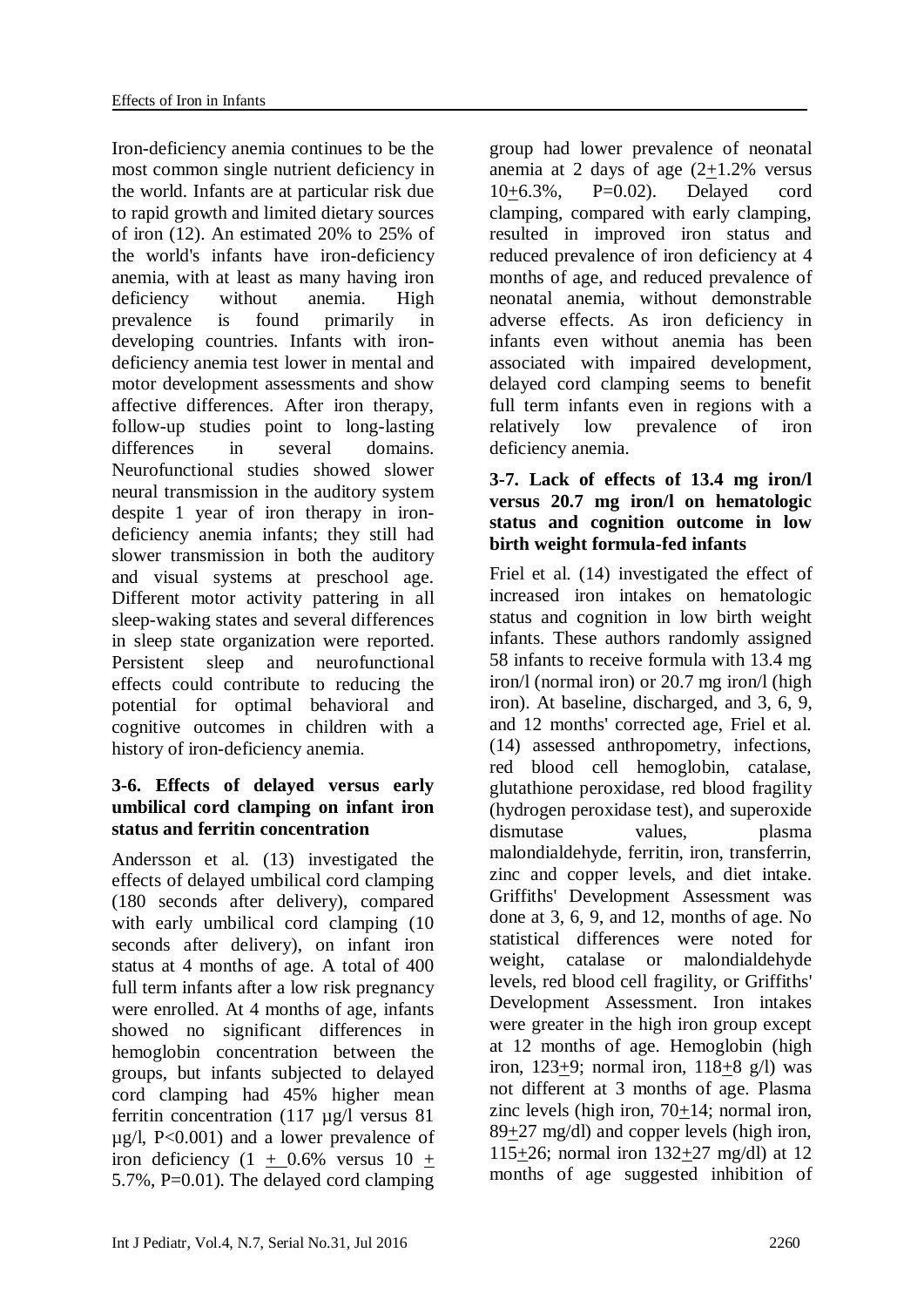absorption by high iron formula. Glutathione peroxidase levels were higher in the high iron group. The total number of respiratory tract infections was greater in the high iron group  $(3.3+0.9)$  than in normal iron group (2.5+0.9). In terms of cognitive outcome, there was no advantage associated with elevated iron intake for low birth weight infants.

# **3-8. Effects of nutritional status of preterm infants fed either a term (0.5 mg iron/dl) or preterm (0.9 mg iron/dl) formulas fortified with iron**

Griffin et al. (15) evaluated the iron nutritional status of preterm infants fed either a term (0.5 mg iron/dl) or preterm (0.9 mg iron/dl) formula fortified with iron after hospital discharge. Healthy low birth weight preterm infants were randomly assigned into 3 groups at the time of hospital discharge. Group A were fed an iron fortified preterm formula (0.9 mg iron/dl) until 6 months corrected age; group B, a fortified term formula (0.5 mg iron/dl) until 6 months corrected age; group C, the preterm formula between hospital discharge and term, then the term formula until 6 months corrected age. Seventy-eight infants were followed up at 6 months corrected age. Iron intake from formula differed significantly between the groups  $(A, 1.17+0.32 \text{ mg/kg} \text{ per day},$  $n=29$ ) > C, 0.86+0.40 mg/kg per day  $(n=15) = B$ ,  $0.81 \pm 0.23$  mg/kg per day  $(n=34);$   $p<0.0001.$  Hemoglobin concentrations were similar to those of iron sufficient preterm infants of the same postnatal age, and term infants of the same postmenstrual age (after 3 months of age). There were no significant differences in hemoglobin concentrations, plasma ferritin, or in the incidence of iron deficiency. Iron fortified formulas containing between 0.5 and 0.9 mg per day of iron seem to meet the iron nutritional needs of preterm infants after hospital discharge.

#### **3-9. The regular provision of iron led to improved iron status during and for some months after the intervention**

Ziegler et al. (16) provided iron (medicinal iron or iron-fortified fruit-cereal combination) to breastfed infants. The study tested the hypothesis that regular provision of iron improves the iron status of breastfed infants without adverse effects. In a prospective, randomized, open-label trial, breastfed infants received on a regular basis either medicinal iron (n=48) or an iron-fortified fruit-cereal combination (n=45) from 4 to 9 months or no intervention (control group, n=59). The interventions provided 7.0 to 7.5 mg ferrous sulfated per day. Infants were enrolled at 1 month of age and were followed to 2 years. Iron-status indicators were determined periodically, stool characteristics were recorded, and growth was monitored. The regular provision of iron led to improved iron status during and for some months after the intervention. Both sources of iron were about equally effective. However, medicinal iron was associated with a small but significant reduction in length gain and a trend toward reduced weight gain. Iron deficiency anemia was observed in 4 infants (2.3%), most of whom had a low birth iron endowment. Mid iron deficiency was common in the second year of life. Regular provision of medicinal iron or ironfortified fruit-cereal combination improves the iron status of breastfed infants and may prevent iron deficiency. Both modalities are equally effective but medicinal iron leads to somewhat reduced growth.

#### **3-10. Supplementing iron at 2 weeks of age does not improve serum ferritin and/or hematological parameters at 2 months of life in very-low-birth-weight infants**

Sankar et al. (17) evaluated if supplementing iron at 2 weeks of age improves serum ferritin and/or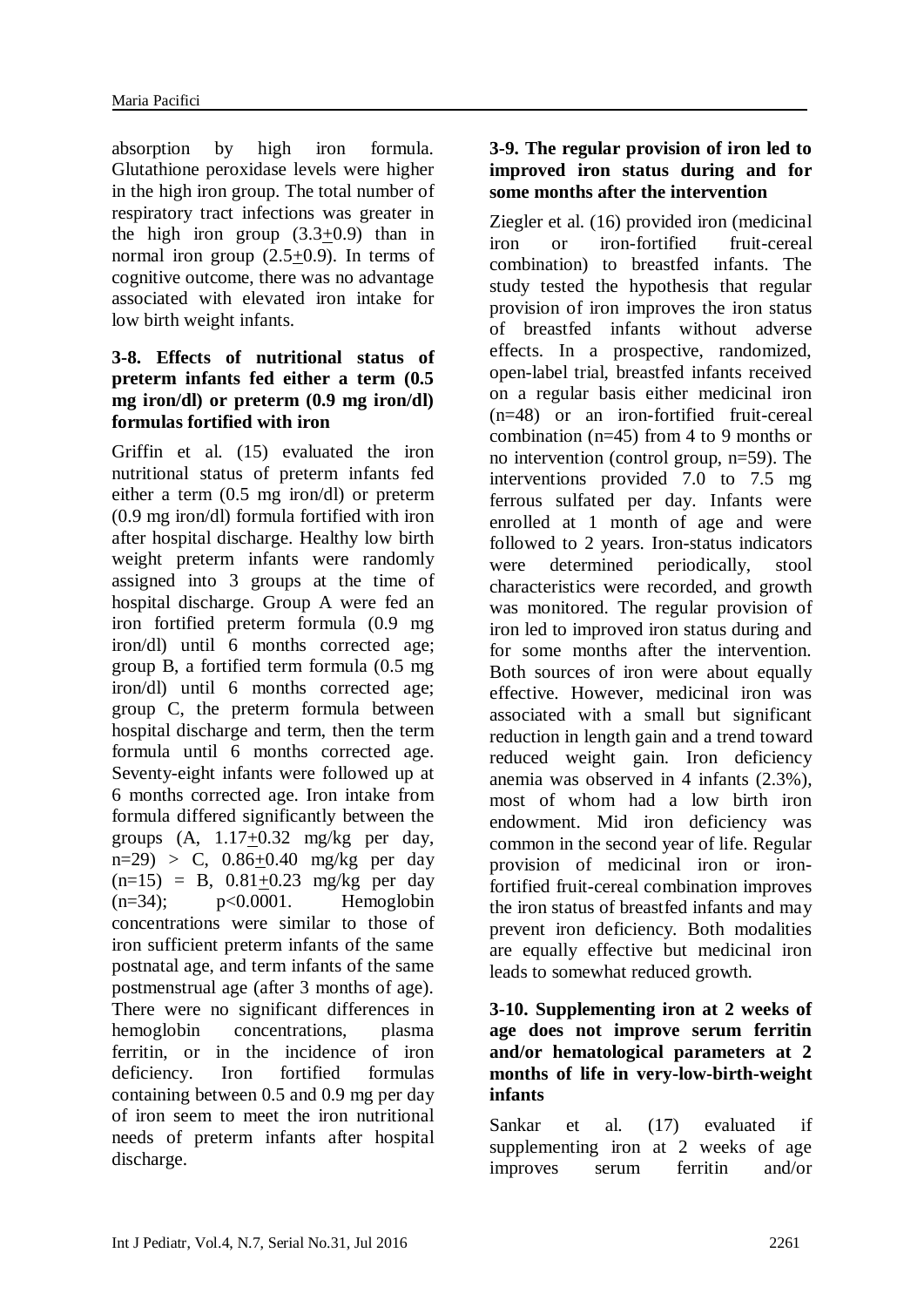hematological parameters at 2 months of life in very-low-birth-weight infants. Preterm very-low-birth-weight infants who received at least 100 ml/kg per day of oral feeds by day 14 of life were randomized to either 'early iron' (3 to 4 mg/kg per day from 2 weeks) or 'control infants' (no iron until 60 days) groups. Forty-six infants were included in the study; primary outcome was available for 42 infants. There was no difference in either serum ferritin (mean: 50.8 versus 45.3 µg/l; adjusted difference in means: 5.8, 95% confidence interval:  $-3.0$ , 14.6;  $p=0.19$ ) or hematocrit (32+5.3% versus 30.8+6.3%; P=0.35) at 60 days between the early iron and control groups. The magnitude of all in serum ferritin from baseline to the end of study period was also not different between the groups (4.9 versus 13.8 µg/l; difference in means: 8.8; 95% confidence interval: -0.3, 17.9, P=0.06). The requirement of blood transfusions and a composite outcome of common neonatal morbidities were also not different between the two groups. Supplementing iron at 2 weeks of age in very-low-birthweight infants did not improve either serum ferritin or the hematological parameters at 2 months of age when compared to the standard practice of starting iron from 8 weeks of age.

#### **3-11. Anemia in toddlers in developed countries is more likely to be due to causes other than iron deficiency**

White (18) determined if the presence of anemia correctly diagnoses iron deficiency and if the absence of anemia correctly rules out iron deficiency in young children. In the US National Health and Nutrition Examination Survey III, the prevalence of iron deficiency ranged from 6% to 18% in various subpopulations of toddlers. In the general population the positive predictive value of hemoglobin concentration <110 g/l for iron deficiency was 29% (95% confidence interval: 20-38%), and the sensitivity was 30% (95% confidence

interval: 20-40%). Changing the diagnostic cutoff point to hemoglobin concentration <107 g/l resulted in a positive predictive value of 38% (95% confidence interval: 24-52%), but lowered the sensitivity to 15% (95% confidence interval: 7-22%). Anemia in toddlers in developed countries is more likely to be due to causes other than iron deficiency. Conversely, most children with iron deficiency are not anemic.

# **3-12. Among infants <1,500 grams birth weight, iron supplementation, in addition to routine iron intake, does not significantly increase the 36-week hematocrit or decrease the number of transfusions**

Taylor and Kennedy (19) determined if iron supplementation of 2 mg/kg per day, in addition to routine iron-fortified formula or mother's milk, increased the hematocrit at 36 weeks postmenstrual age. Infants with a birth weight  $\langle 1,500 \rangle$  grams who reached 120 ml/kg per day of feedings before 32 weeks' postmenstrual age were randomly assigned to iron (multivitamin with iron) or control (multivitamin). One hundred fifty infants were enrolled (76 iron, 74 controls). One hundred other infants (47 iron, 53 controls) received transfusion(s). There was no significant difference in the primary outcome ranking, in the number of transfusions per subject, or in 36-week hematocrit (iron mean+ standard deviation 29.2%+4.0%; control, 28.3%+4.5%). No short-term adverse effects on iron supplementation were observed. Among infants <1,500 grams birth weight, iron supplementation, in addition to routine iron intake, did not significantly increase the 36-week hematocrit or decrease the number of transfusions.

# **3-13. Unsupplemented infants with iron respond less positively to the physical and social environment**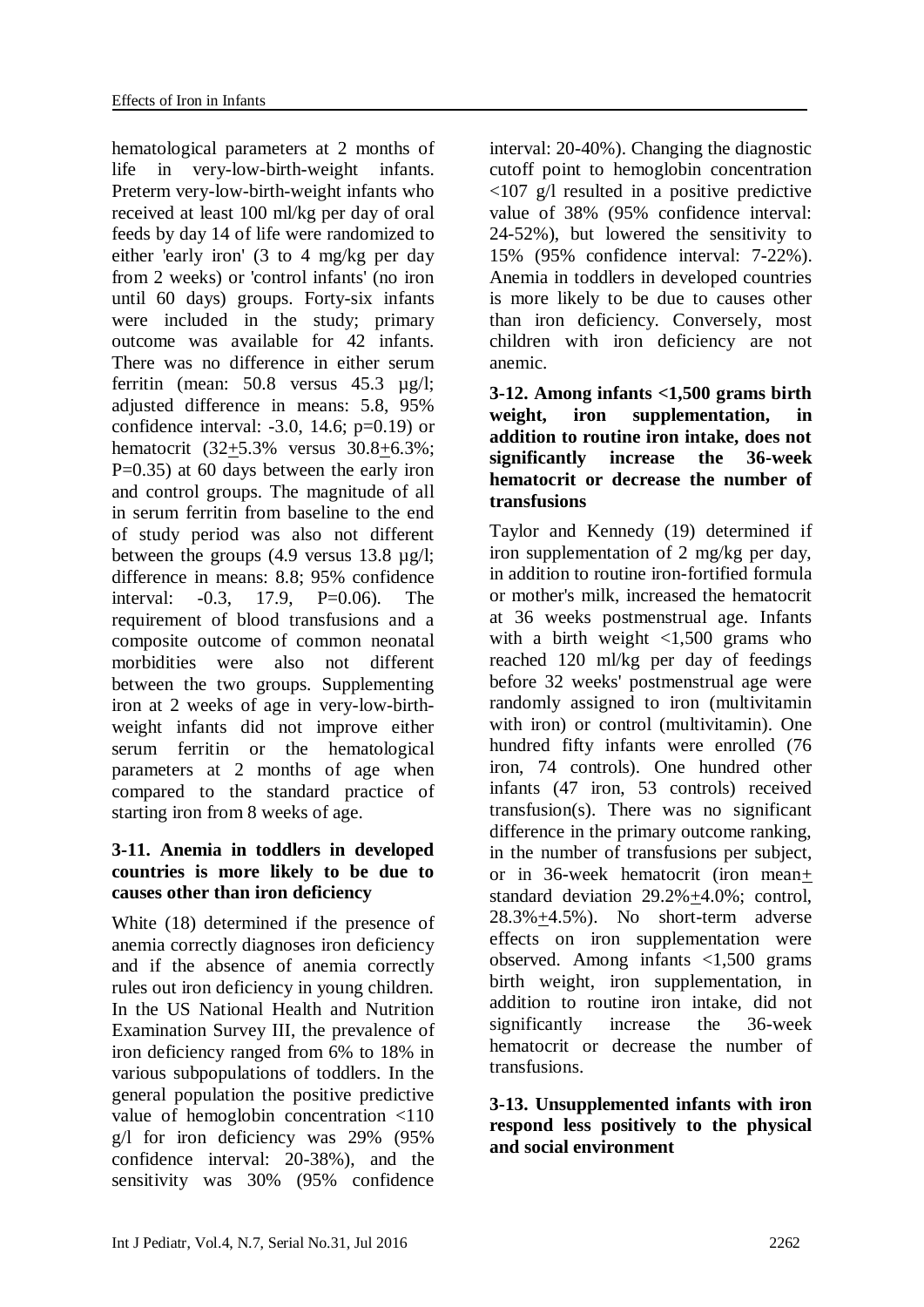Lozoff et al. (20) determined the behavioral and developmental effects of preventing iron-deficiency anemia in infancy. Healthy full-term chilean infants who were free of iron-deficiency anemia at 6 months were assigned to high- or lowiron groups or to high- or no-added-iron groups. Behavioral/developmental outcomes at 12 months of age included overall mental and motor test scores and specific measures of motor functioning, cognitive processing, and behavior. There were no differences between high- and low-iron groups in the prevalence of irondeficiency anemia or behavioral/developmental outcome, and they were combined to form an ironsupplemental group (n=1123) for comparison with the no-added-iron group  $(n=534)$ . At 12 months of age, irondeficiency anemia was present in 3.1% and 22% of the supplemented and unsupplemented groups, respectively. The groups differed in specific behavioral/developmental outcomes, but not on global test scores. A smaller proportion of them resisted giving up toys and test materials, and more could not be soothed by words or objects when upset. They crawled somewhat later and were more likely to be tremulous. The results suggest that unsupplemented infants responded less positively to the physical and social environment. The observed differences seem to be congruent with current understanding of the effects of iron deficiency on the developmental brain. The study shows that healthy full-term infants may receive developmental and behavioral benefit from iron supplementation in the first year of life.

# **3-14. Iron deficiency anemia causes growth and developmental retardation in infants**

Iron deficiency anemia causes growth and developmental retardation in infants (21). Iron supplementation from the 4th month of age may prevent iron deficiency anemia, but side effects of oral iron supplementation limit its usage. Baykan et al. (21) investigated the effect of maternal supplementation on the iron status of mothers and their exclusively breast-fed infants. In a prospective, placebocontrolled, double-blinded randomized study, healthy mothers (hemoglobin  $\geq 11$ ) g/dl) and their 10-20-day-old healthy term infants who were admitted to as intensive care neonatal unit were enrolled. The mothers who were intending to exclusively breast-feed at least up to four months were included. Iron supplementation (n=82, 80 mg elementary iron) and placebo (n=86) were given to the mothers randomly for four months. The anthropometrical measurements of infants were recorded monthly. Of all, 69 mothers and their infants in the iron group and 63 in the placebo group completed the study. At the end of the study period, blood samples (complete blood count, serum iron, iron binding capacity and serum ferritin) were drawn from the mothers and their infants. Giving maternal iron supplementation during the first four months of the lactation period had no effect on the serum iron and ferritin levels of mothers and infants. This could be due to the relatively short duration of the follow-up period. A longer follow-up period is recommended to detect the effect of the maternal iron supplementation during lactation.

#### **3-15. The prenatal alcohol exposure is associated with an increased incidence of iron-deficiency anemia in infancy**

Carter et al. (22) determined whether prenatal alcohol exposure is associated with an increased incidence of irondeficiency anemia in infancy and compared effects of fetal alcohol exposure and iron-deficiency anemia on infant growth. A total of 96 infants born to mothers from the Coloured (mixed ancestry) community in Cape Town, South Africa, were recruited prenatally; 42 mothers drank heavily during pregnancy,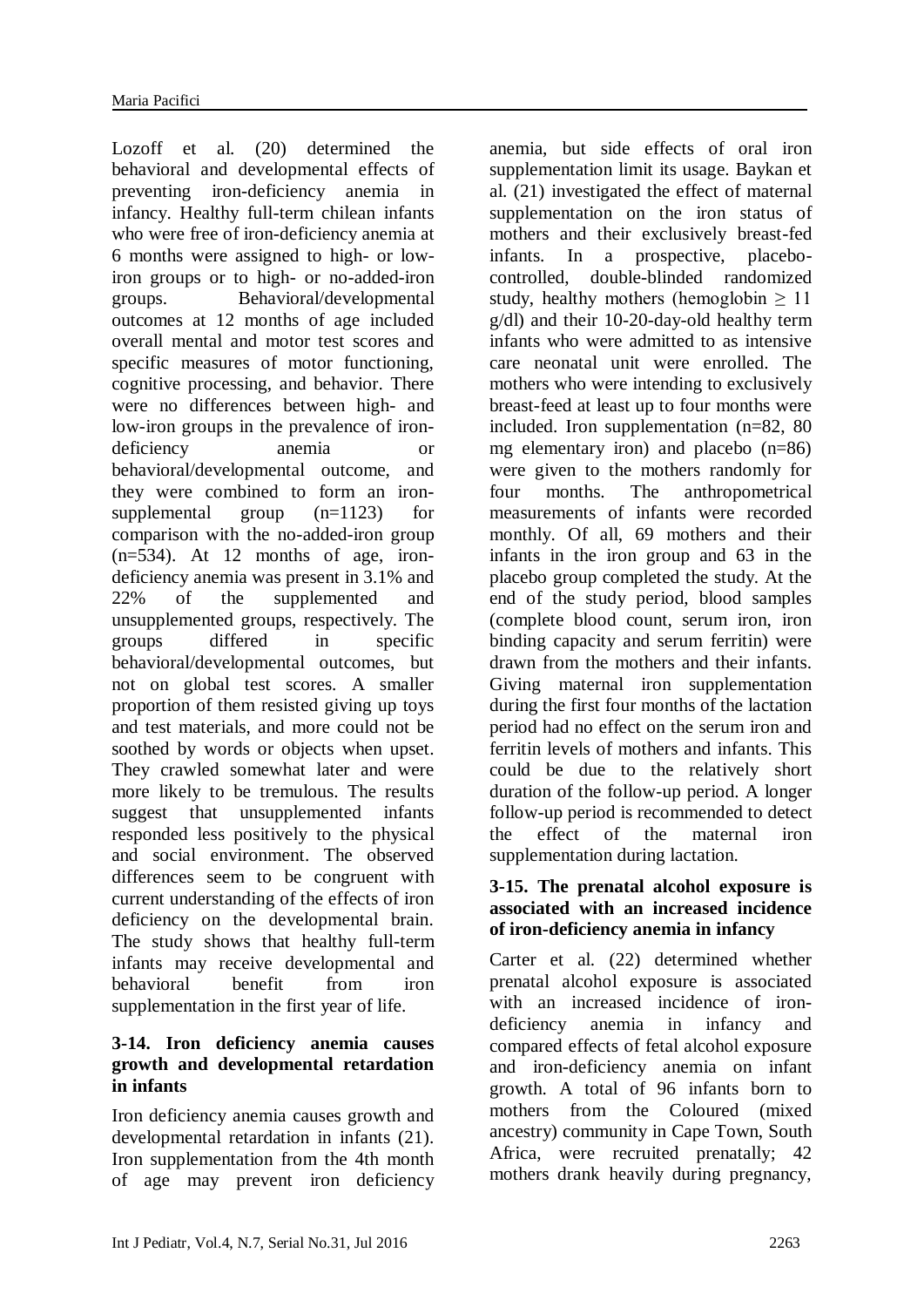and 54 abstained or drank small amounts of alcohol. Growth was assessed at birth and 6.5 and 12 months of age, and irondeficiency anemia was assessed at 6.5 or 12 months of age. Infants whose mothers binge drank during pregnancy  $($  > 4 drinks per occasion) were 3.6 times more likely to be diagnosed with iron-deficiency anemia at 12 months of age than were infants whose mothers did not binge drink. Prenatal alcohol exposure was associated with reduced weight at birth, 6.5 months, and 12 months of age and with shorter length at 6.5 and 12 months of age. Irondeficiency anemia was related to reduced 12-month weight and head circumference and to slower growth velocity between 6 and 12 months of age. The effects of prenatal alcohol on weight were not mediated by iron-deficiency anemia; however, they were seen primarily in infants with iron-deficiency anemia. The association of maternal binge drinking with an increased incidence of irondeficiency anemia may reflect disruption of accumulation of fetal iron stores or postnatal deficiencies of iron intake, absorption, or intake. Moreover, iron deficiency seems to exacerbate the prenatal alcohol effects on growth.

#### **3-16. Iron supplementation of 80 mg ferrous sulfate to mothers is associated with a lower risk of low birth weight infants**

Palma et al. (23) assessed whether iron and folic acid supplementation reduce the risk of low birth weight in women without anemia. A total of 322 mothers without anemia delivering a term non-small-forgestational-age infants were enrolled. Agreement between the two sources of information was good (82% for folic acid and 94% for iron). Folic acid only (15 mg per day) was unrelated to low birth weight, whereas iron supplementation (80 mg) ferrous sulfate) was associated with a lower risk of low birth weight (odds ratio 0.58, 95% confidence interval 0.34 to 0.98), adjusted for smoking, maternal education, body mass index, obstetric diseases during pregnancy, weight gain during pregnancy, and previous low birth weight. The results of iron plus folic acid were similar to those for iron. There was a significant trend towards a lower risk of low birth weight (P<0.001) with the duration of iron supplementation. After stratifying by the type of low birth weight, the trend was also significant for any kind of low birth weight. Iron supplementation is associated with a lower risk of low birth weight in pregnant women without anemia.

# **3-17. Erythropoietin increases the ferritin index in very-low-birth-weight infants**

Kasper et al. (24) assessed the validity of four-quadrant diagnostic plot of iron availability (ferritin index) versus iron demand for erythropoiesis (reticulocyte hemoglobin content) for differentiating iron status in anemic very-low-birthweight infants. Study subjects were enrolled in a previously reported randomized controlled trial of clinically stable very-low-birth-weight infants < 31 weeks' gestation and  $\langle 1,300 \rangle$  grams at birth to receive 18 days of treatment with: group 1: oral iron; group 2: erythropoietin and iron, and group 3: erythropoietin plus intravenous iron plus oral iron. At the end of treatment the ferritin index was significantly higher in both erythropoietin groups compared to the control group. By day 18, reticulocyte hemoglobin content of the control group declined into the quadrant of the diagnostic plot characteristic of functional iron deficiency and anemia of chronic disease. Both erythropoietin groups ended in the quadrants that are characteristic for latent iron deficiency and iron deficiency anemia, respectively. The diagnostic plot for differentiating anemia in very-lowbirth-weight infants may be an informative, critically useful tool for iron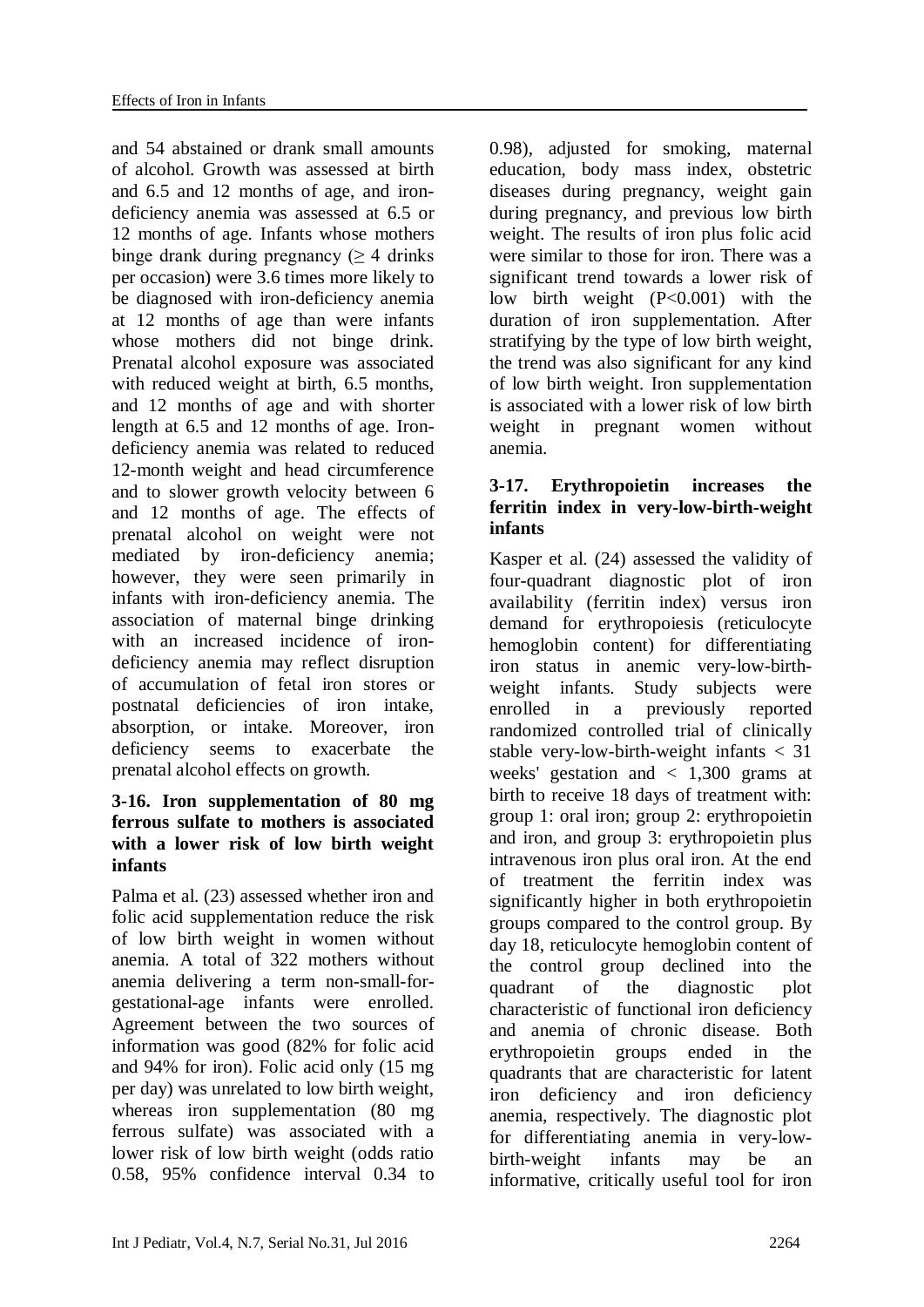status assessment under different physiologic and therapeutic erythropoietic status.

### **3-18. Maternal iron deficiency during pregnancy may be a risk factor for schizophrenia spectrum among offspring**

Insel et al. (25) determined whether maternal iron deficiency, assessed by maternal hemoglobin concentration during pregnancy, increases the susceptibility to schizophrenia spectrum disorders among offspring. Of 6,872 offspring for whom maternal hemoglobin concentrations were available, 57 had schizophrenia spectrum disorders (0.8%) and 6,815 did not (99.2%). A mean maternal hemoglobin concentration of 10.0 g/dl or less was associated with a nearly 4-fold statistically significant increased rate of schizophrenia spectrum disorders (adjusted rate ratio, 3.73; 95% confidence interval, 1.41 to 9.81; P=0.008) compared with a mean maternal hemoglobin concentration of 12.0 g/dl or higher, adjusting for maternal education and ethnicity. For every 1-g/dl increase in mean maternal hemoglobin concentration, a 27% decrease in the rate of schizophrenia spectrum disorders was observed (95% confidence interval, 0.55 to 0.96;  $P=0.02$ ). These findings suggest that maternal iron deficiency may be a risk factor for schizophrenia spectrum disorders.

## **3-19. Hepcidin is closely associated with iron status and may be a useful indicator of iron stores and iron deficiency in infants**

Berglund et al. (26) studied hepcidin and erythropoietin and their correlation with iron status in iron-replete and irondeficient low-birth-weight infants, a group at particular risk on iron deficiency. A total of 285 otherwise healthy low-birth-weight infants received 0 (placebo), 1 or 2 mg/kg daily iron. Hepcidin, erythropoietin, hemoglobin, and variables of iron status were analyzed. Serum hepcidin did not change over time in the placebo group, despite a rapid decrease in serum ferritin. In iron-supplemented infants, hepcidin increased significantly, reaching a mean+ standard deviation concentration of 19.2+2.5 ng/ml in the 2-mg/kg group compared 13.0+2.6 ng/ml in the placebo group at age 6 months  $(P<0.001)$ . The difference was even larger between irondeficient and iron-replete infants. Hepcidin was independently positively correlated with ferritin at all ages and was negatively correlated with the transferrin receptor concentration at age 6 weeks and with transferrin at age 6 months. Erythropoietin was initially similar between groups but decreased significantly in ironsupplemented infants. In addition to being negatively correlated with hemoglobin, it was also independently negatively correlated with indicators of iron status. Hepcidin is closely associated with iron status and may be a useful indicator of iron stores and iron deficiency in infants. Erythropoietin is negatively correlated with iron status, which suggests a feedback mechanism that needs further study.

# **3-20. High supplementation of iron to pregnant women had lower percentages of iron depletion at partum, iron deficiency anemia, and preterm deliveries as well as a higher birth weight of the newborn and greater percentage of women at risk of hemoconcentration at partum**

Ribot et al. (27) evaluated the effect of different iron supplementation doses (including no supplementation) during pregnancy on the iron status of the mother and on the health of the neonate. A longitudinal study was conducted involving 358 pregnant women and their newborns. Mothers were classified as nonsupplemented, low iron supplemented  $( $60$  mg per day), moderate iron$ supplemented (between 60 and 100 mg per day) or high iron supplemented  $(>100$  mg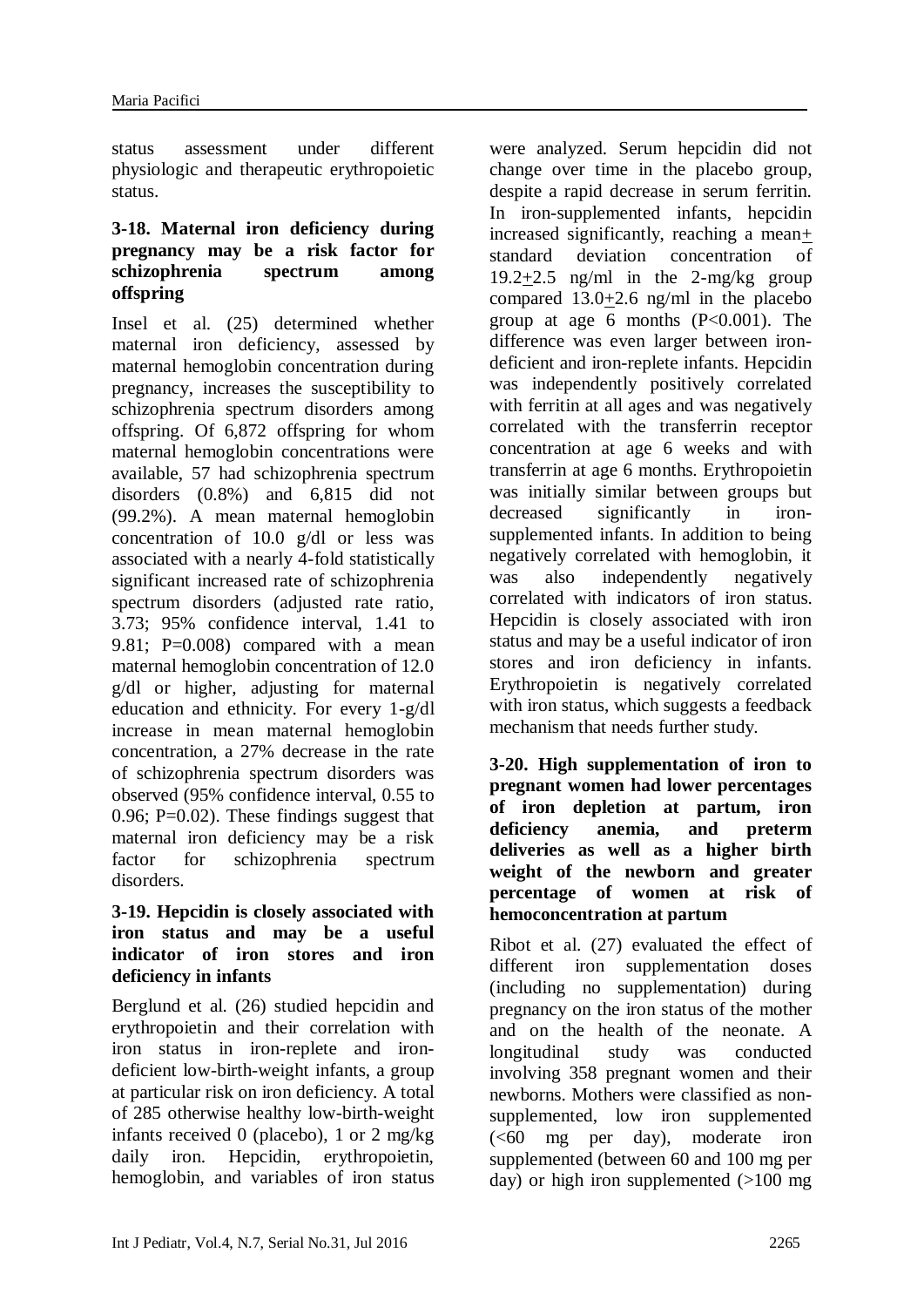per day). General clinical and obstetric histories, hemoglobin, serum ferritin and transferrin saturation were evaluated in the first, second, third trimesters, and at partum. Serum ferritin and hemoglobin decreased less sharply in the ironsupplemented groups compared to the nonsupplemented group. The higher the doses of iron supplementation, the lower the percentages of iron depletion at partum (P<0.001), iron deficiency anemia (P<0.001) and preterm deliveries  $(P=0.009)$  as well as a higher birth weight of the newborn. However, the group with high supplementation had a greater percentage (27.6%) of women at risk of hemoconcentration at partum. Our Mediterranean women began gestation with iron stores close to deficit (serum ferritin, 28.1 µg/l; 95% confidence interval 27.9 to 28.4). With these iron stores, supplementation with iron at daily doses of between 60 and 100 mg appears to be the most beneficial for the health of mother and child.

# **3-21. Early iron supplementation of marginally very-low-birth-weight infants significantly reduces the prevalence of behavioral problems**

Berglund et al. (28) hypothesized that iron supplementation of very-low-birthweight infants would improve cognitive scores and reduce behavioral problems. In a randomized controlled trial, 285 marginally very-low-birth-weight infants (2,000 to 2,500 grams) received 0, 1, or 2 mg/kg per day of iron supplements from 6 weeks to 6 months of age. At 3.5 years of age, these infants and 95 normal birth weight controls were assessed with a psychometric test (Wechsler Preschool and Primary Scale of intelligence) and a behavioral problems test (Child Behavior Checklist; CBCL). There were no significant differences in IQ between lowbirth-weight groups or low-birth-weight infants versus controls. Mean+ standard deviation full-scale Intelligence Quotient

(IQ), was 105.2+14.5, 104.2+14.7, and 104.5+12.7 in the placebo, 1 mg, and 2 mg groups, respectively. However, for behavioral problems, there was a significant effect of interaction. The prevalence of children with CBCL scores above the US subclinical cutoff was 12.7%, 2.9% and 2.7% in the placebo, 1 mg, and 2 mg groups, respectively  $(P=0.027)$ , compared with 3.2% in controls. Relative risk (95% confidence interval) for CBCL score above cutoff in placebo-treated children versus supplemented was 4.5 (1.4 to 14.2). Early iron supplementation of marginally verylow-birth-weight infants does not affect cognitive functions at 3.5 years of age but significantly reduces the prevalence of behavioral problems. The study suggests a causal relation between infant iron deficiency and later behavioral problems.

# **3-22. The most common nutritional problem of very-low-birth-weight infants is iron deficiency**

Very-low-birth-weight infants (<1,500 grams) are at risk of multiple macro- and micronutrient deficiencies, but most verylow-birth-weight infants are larger (1,500 to 2,500 grams), and the most common nutritional problems of these infants is iron deficiency (29). Globally, about 25% of pre-school children have iron deficiency anemia, and there is good evidence that iron deficiency is associated with impaired brain development. However, adverse effects of excessive iron supplementation have been observed. Delayed umbilical cord clamping, which increases infant iron stores, should be recommended for all newborns. There is good evidence that intakes of 2 mg of dietary iron per kg body weight daily prevents iron deficiency anemia in low-birth-weight infants without causing adverse effects. A recent study shows that this dose of iron supplementation also, reduces the risk of behavioral problems at 3 years of age in infants with birth weight of 2,000 to 2,500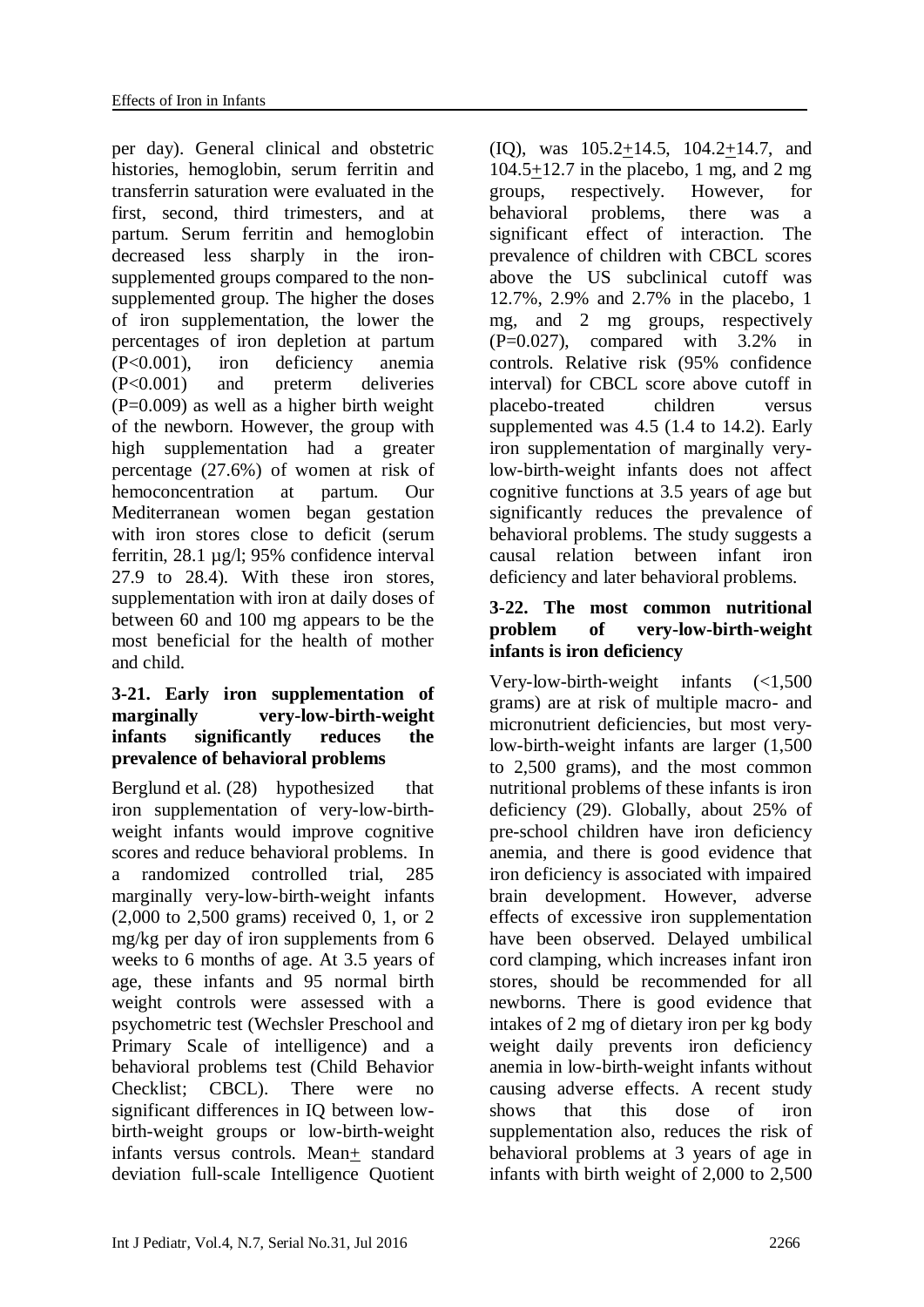grams. Very-low-birth-weight infants need 2 to 3 mg/kg iron per day. To achieve these intakes, breastfed low-birth-weight infants should receive iron supplements, and formula-fed low-birth-weight infants should receive an iron-fortified infant formula.

# **4-DISCUSSION AND CONCLUSION**

Absorption of iron occurs predominantly in the duodenum where an acidic environment enhances solubility. Most iron in food is ferric  $(Fe^{3+})$ hydroxide, ferric protein complexes or haem-protein complexes. Iron is more readily absorbed in the ferrous  $(Fe^{2+})$  state. Proximal small bowel mucosal cells have an important role in iron absorption. Iron released into plasma binds to transferrin. The hormone hepcidin expression is regulated by iron stores, erythropoietic activity, hemoglobin, oxygen content and inflammation, and has an inverse relationship with iron absorption. Hepcidin binds to ferroportin causing cellular internalization and destruction. Increased hepcidin expression reduces intestinal iron absorption and increases iron stores in macrophages and hepatocytes. This occurs in the anemia of chronic disease. Iron is stored in hepatocytes and reticuloendothelial macrophages as ferritin, which is non-toxic and readily mobilized, and has its aggregate, haemosiderin. Small intestinal abnormalities may interfere with iron absorption, e.g. celiac disease and other malabsorption syndromes, or with conversion of iron into the reduced form, e.g. from gastric hypoacidity (30).

Iron is used to combat iron-deficiency anemia. The prevalence rate of iron deficiency anemia is inversely related to the prevalence of iron deficiency. The prevalence rates of iron deficiency anemia are 9.9%, 2.7%, and 0% in the placebo, 1 mg/kg per day, and in 2 mg/kg iron, respectively, in marginally-low-birthweight infants (10). The prevalence of iron deficiency at 6 months of age is 36% in the placebo, 8.2% in the 1 mg/kg per day, and 3.8% in the 2 mg/kg per day groups (10).

Iron supplementation of 7 mg per day, at the age of 1 month, causes modest augmentation of iron status at 4 and 5.5 months in breastfed infants. Iron supplements are well tolerated and have no measurable effect on growth (11). Infants with iron-deficiency anemia test lower in mental and motor assessments. High prevalence of iron-deficiency anemia is found primarily in developing countries (12). Delayed umbilical cord clamping was compared with early clamping at 4 months of age. Delayed cord clamping, results in 45% higher ferritin concentration and a lower prevalence of iron deficiency. The neonatal anemia at 2 days of age is lower in delayed umbilical cord clamping than early umbilical cord clamping (13). At 4 months of age, delayed cord clamping results in improved iron status and reduces prevalence of iron deficiency and prevalence of neonatal anemia. Delayed cord sampling benefits full-term infants.

Griffin et al. (15) evaluated the iron nutritional status of preterm infants fed either term (0.5 mg iron/dl) or preterm (0.9 mg iron/dl) formulas. Iron intake from formula differs significantly between groups. Iron intake is 1.17+0.32 mg/kg per day in the group fed with 0.9 mg iron/dl and 0.86+0.40 mg/kg per day in the group fed with  $0.5$  mg iron/dl (P< $0.001$ ).

Ziegler et al. (16) tested the hypothesis that regular provision of iron improves iron status of breastfed infants. Infants received on a regular basis either medicinal iron or an iron-fortified fruit-cereal combination from 4 to 9 months of age. The intervention provided 7.0 to 7.5 mg ferrous sulfated per day. Both sources of iron were equally effective. However, medicinal iron is associated with a small but significant reduction in infant length and weight gain. Regular provision of medicinal iron or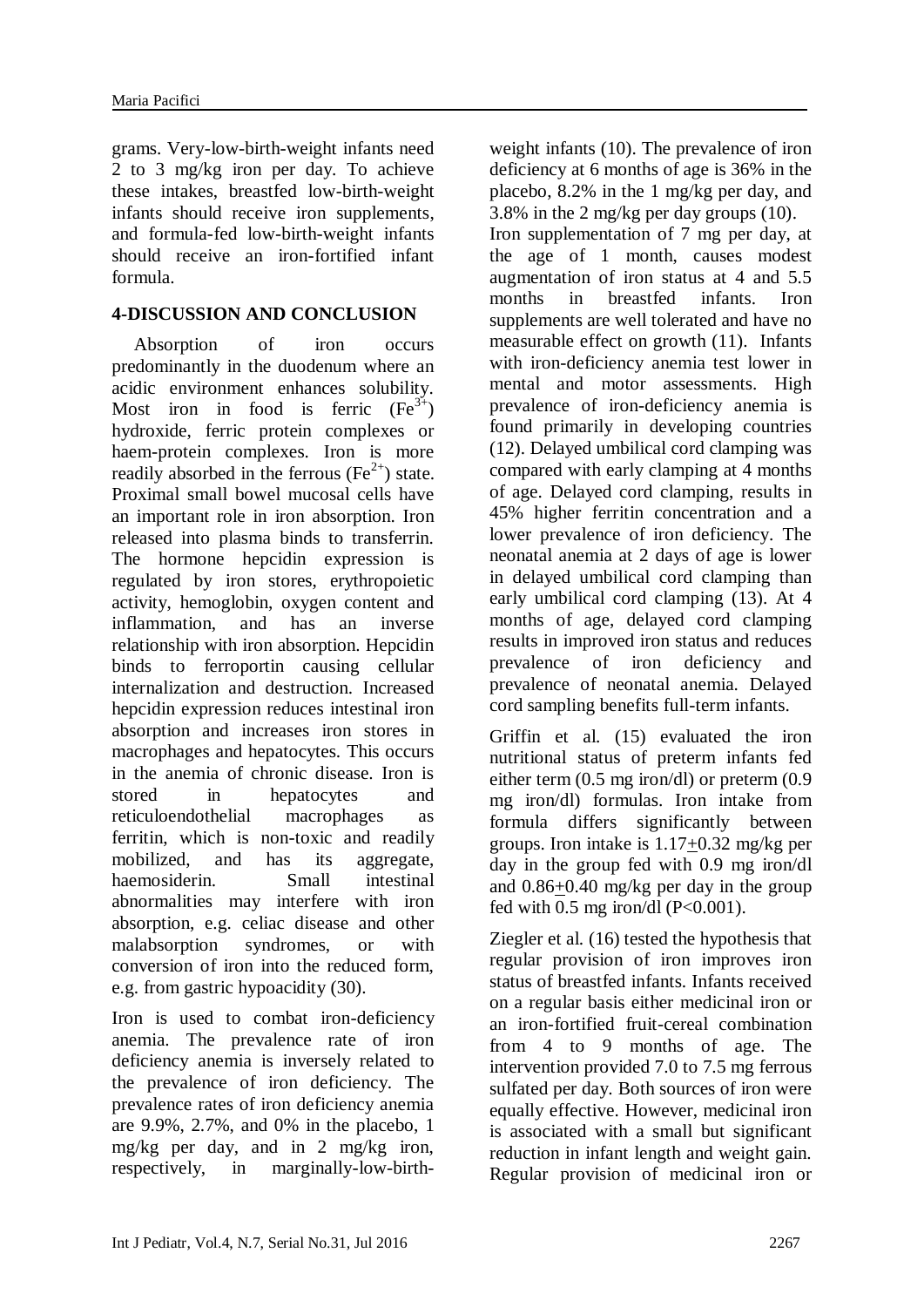iron-fortified fruit-cereal combination improves the iron status of breastfed infants and may prevent iron deficiency.

Anemia in toddlers in developed countries is more likely to be due to causes other than iron deficiency, most children with iron deficiency are not anemic (18, 19). Taylor and Kennedy (19) observed that a supplement of 2 mg/kg iron per day in addition to routine-fortified formula or breast milk in infants  $< 1.500$  grams does not differ in 36-week hematocrit or decrease the number of transfusions. No short-term adverse effects on iron supplementation were observed.

At 12 months of age, iron-deficiency anemia is present in 3.1% and 22% of the supplemented and unsupplemented groups, respectively. Unsupplemented infants respond less positively to the physical and social environment. These differences seem to be congruent with current understanding of the effects of iron deficiency on brain development (20). Iron deficiency anemia causes growth and developmental retardation.

Iron supplementation (80 mg elementary iron) was given to the mothers for 4 months of lactation (21). At the end of the study period, complete blood count, serum iron, iron binding capacity and serum ferritin were not different from control mothers and their infants. This could be due to the relatively short duration of the follow-up period. Iron deficiency anemia causes growth and development retardation in infants.

Prenatal alcohol exposure is associated with an increased incidence of irondeficiency anemia in infants at birth, and after 6.5 and 12 months of age. Prenatal alcohol exposure causes reduced weight and shorter length of the infants at 6.5 and 12 months of life compared to infants born to mothers who abstained or drank small amounts of alcohol (22). The association of maternal binge drinking with an increased incidence of iron-deficiency

anemia may reflect deficiencies of iron intake. Iron deficiency seems to exacerbate the prenatal alcohol effects on growth. Palma et al. (23) assessed whether iron and folic acid supplementation reduce the risk of low birth weight in infants born to women without anemia. Folic acid only (15 mg per day) was unrelated to low risk of birth weight, whereas iron supplementation (80 mg ferrous sulfate) was associated with a lower risk of low birth weight. There was a significant trend towards a lower risk of low birth weight (P<0.001) with the duration of iron supplementation.

Kasper et al. (24) compared the effects of iron, erythropoietin and iron, and erythropoietin plus intravenous iron, plus oral iron on the ferritin index in anemic very-low-birth-weight infants. At the end of treatment the ferritin index was significantly higher in both erythropoietin groups compared with iron only. These data suggest that erythropoietin, but not iron, increases the ferritin index.

A mean maternal hemoglobin concentration of 10.0 g/dl or less is associated with a nearly 4-fold statistically significant increased rate of schizophrenia spectrum disorders compared with a mean maternal hemoglobin concentration of 12.0 g/dl or higher in infants. For every 1-g/dl increase in mean maternal hemoglobin concentration, a 27% decrease in the rate of schizophrenia spectrum disorders was observed in infants (25). In ironsupplemented infants, hepcidin increases significantly reaching a concentration of 19.2+2.5 ng/ml in the 2-mg/kg group compared to 13.0+2.6 ng/ml in the placebo at 6 months of age  $(P<0.001)$ . The difference is even larger between irondeficient and iron-replete infants (26).

Mothers were classified as control (no iron supplementation), low iron supplementation  $\left( \leq 60 \right)$  mg iron per day). moderate iron supplementation (between 60 and 100 mg per day) or high iron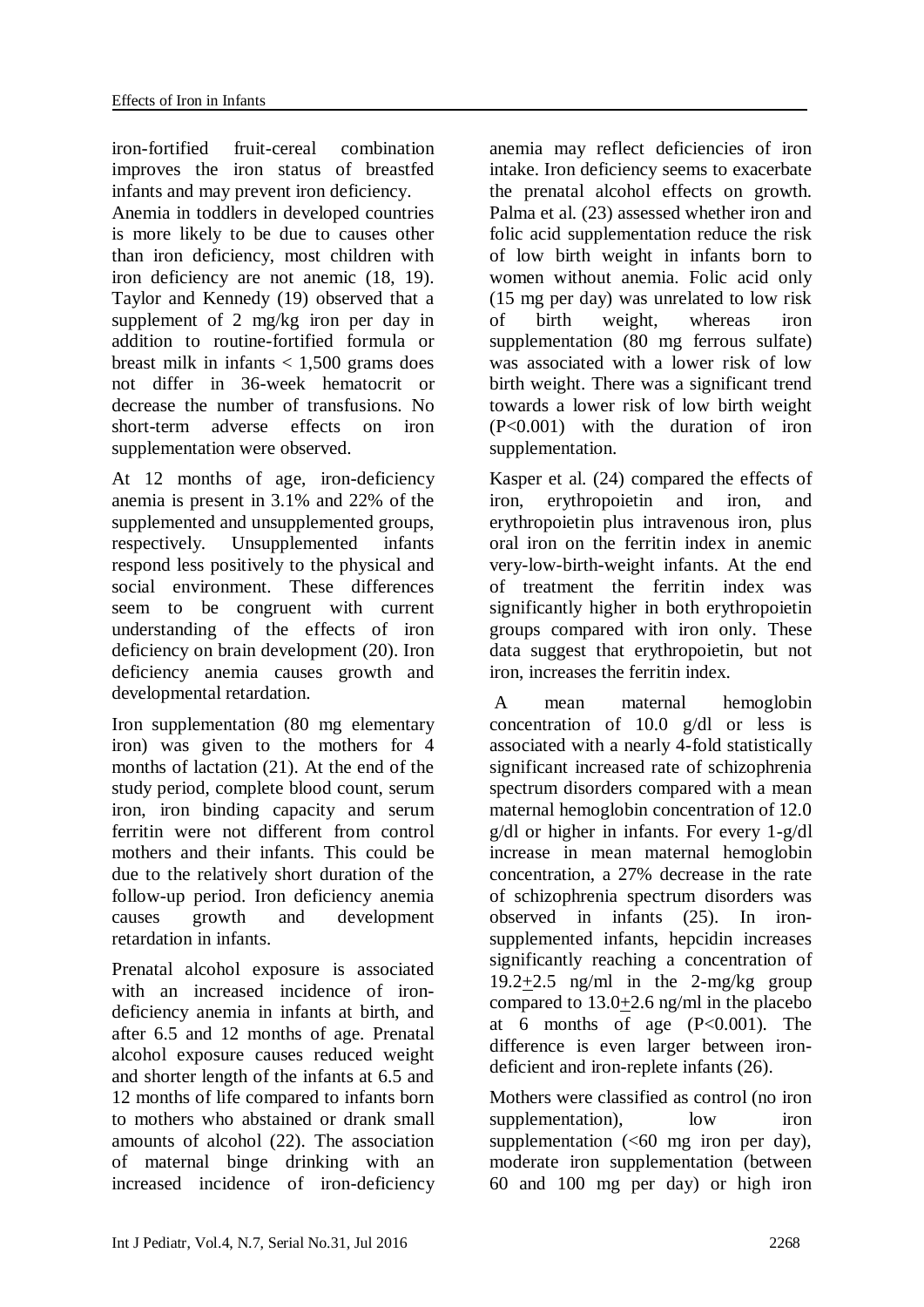supplemented (>100 mg per day). Ribot et al. (27) evaluated the effect of different iron supplementation doses during pregnancy on the iron status of the mother and on the health of the neonate. The higher doses of iron supplementation caused lower percentages of iron depletion at partum (P<0.001), iron deficiency anemia (P<0.001) and preterm deliveries  $(P=0.009)$  as well as a higher birth weight of the newborn. However, the group with high supplementation had greater percentages (27.6%) of women at risk of hemoconcentration at partum. With these daily supplementations of iron, the supplementation between 60 and 100 mg appears to be the most beneficial for the health of mother and child.

Low-birth-weight (2,000 to 2,500 grams) infants received 0, 1, or 2 mg/kg per day of iron from 6 weeks to 6 months of age. The prevalence of children with Child Behavior Checklist scores were 12.7%, 2.9% and 2.7% in the placebo, 1 mg and 2 mg iron groups, respectively  $(P=0.027)$ , compared with 3.2% in term infant controls. These data suggest a causal relation between infant iron deficiency and behavioral problems at the age of 3.5 years (28). The most common nutritional problems of very-low-birth-weight infants is iron deficiency (29). About 25% of preschool children have iron deficiency anemia, and there is good evidence that iron deficiency is associated with impaired brain development. There is good evidence that intakes of 2 mg/kg daily of iron prevents iron deficiency anemia in lowbirth-weight infants without causing adverse effects (29). This dose of iron supplementation reduces the risk of behavioral problems at 3 years of age in infants. Very-low-birth weight infants need 2 to 3 mg/kg iron per day. To achieve these intakes, breastfed low-birth-weight infants should receive iron supplements, and formula-fed low-birth-weight infants should receive an iron-fortified infant

formula. The present body of knowledge is consistent with the view that iron supplementation to infants or to pregnant women has some beneficial effects on neonates and young infants. The most common nutritional problem of very-lowbirth-weight infants is iron deficiency. Iron is important for the synthesis of hemoglobin; it is also present in myoglobin, and in cytochromes. One molecule of hemoglobin requires one atom of iron. The most important effect of iron is the treatment of anemia and iron deficiency causes anemia. Iron deficiency is associated with behavioral and learning problems and is critical for brain development, and causes growth and developmental retardation in infants. Early iron supplementation of low-birth-weight infants significantly reduces the prevalence of behavioral problems. Infants unsupplemented with iron respond less positively to the physical and social environment. The level of iron stores in newborns is related to the maternal iron status. All infants need a further 0.4 to 0.7 µg of iron per day to maintain their body stores, because the circulating blood volume triples during the 12 months of age and this requires a diet containing 1 to 2 mg/kg of iron per day. Iron supplementation reduces anemia in breastfed low-birth-weight infants. Prenatal alcohol exposure is associated with an increased incidence of irondeficiency anemia in infants. Antenatal alcohol exposure reduces the weight and shortens the length of neonates. Iron supplementation of a daily 80 mg ferrous sulfate supplementation to mothers reduces the risk of low birth weight of infants. Maternal hemoglobin deficiency during pregnancy may be a risk factor for schizophrenia spectrum disorders among offspring. Although there are several studies on the effects of iron in infants more investigations are required for an evidence-based treatment of neonates and young infants with iron.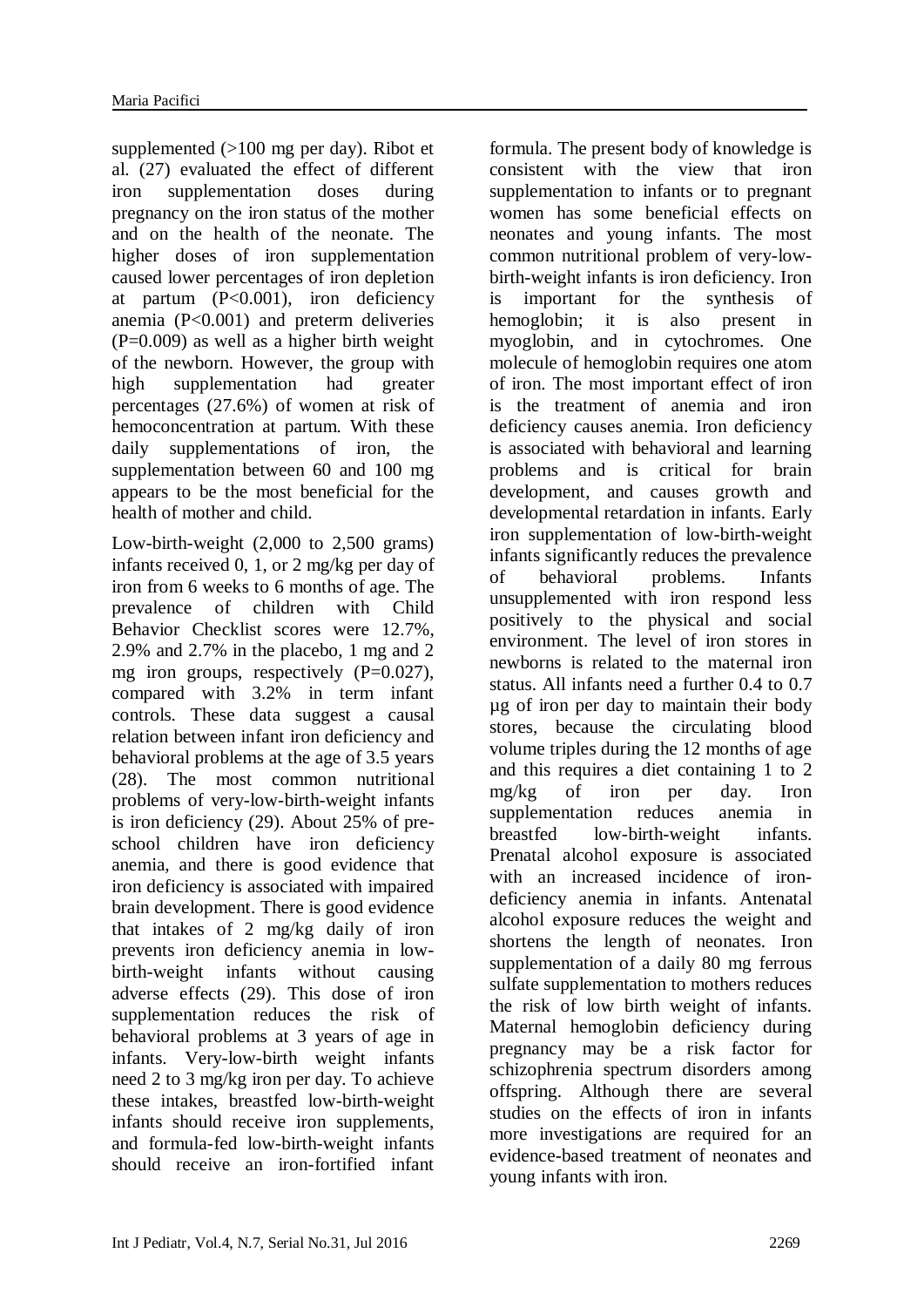#### **5-CONFLICT OF INTERESTS**

Prof. Gian Maria Pacifici declares no conflicts of financial interest in any product or service mentioned in the manuscript, including grants, equipment, medications, employments, gifts and honoraria.

#### **6-ACKNOWLEGMENTS**

The author thanks Dr. Patrizia Ciucci and Dr. Francesco Varricchio of the Medical Library of the University of Pisa for retrieving the scientific literature.

#### **7-REFERENCES**

1. Dallman PR. [Manifestations of iron](http://www.ncbi.nlm.nih.gov/pubmed/6763336)  [deficiency.](http://www.ncbi.nlm.nih.gov/pubmed/6763336) Semin Hematol 1982;19(1):19-30.

2. Kaushansky K, Kipps TJ. Hematopoietic agents, growth factors, minerals, and vitamin. In Brunton L, Chabner B, Knollman B editors. Goodman & Gilman's the Pharmacologic Basis of Therapeutics. 12th edition. MacGraw Hill: New York; 2011. p. 1076-77.

3. Domellöf M. [Iron requirements in infancy.](http://www.ncbi.nlm.nih.gov/pubmed/22123641) Ann Nutr Metab 2011;59(1):59-63.

4. [Eden AN,](http://www.ncbi.nlm.nih.gov/pubmed/?term=Eden%20AN%5BAuthor%5D&cauthor=true&cauthor_uid=23030474) [Sandoval C.](http://www.ncbi.nlm.nih.gov/pubmed/?term=Sandoval%20C%5BAuthor%5D&cauthor=true&cauthor_uid=23030474) Iron deficiency in infants and toddlers in the United States. [Pediatr Hematol Oncol](http://www.ncbi.nlm.nih.gov/pubmed/?term=Eden+and+Sandoval+2012) 2012; 29(8):704-9.

5. Neonatal Formulary. Sixth edition. John Wiley & Sons. Limited European Distribution Centre New Era Estate, Oldlands Way Bognor Regis, West Sussex, PO22 9NQ, UK; 2011, p. 277-278.

6. [Blot I,](http://www.ncbi.nlm.nih.gov/pubmed/?term=Blot%20I%5BAuthor%5D&cauthor=true&cauthor_uid=10088634) [Diallo D,](http://www.ncbi.nlm.nih.gov/pubmed/?term=Diallo%20D%5BAuthor%5D&cauthor=true&cauthor_uid=10088634) [Tchernia G.](http://www.ncbi.nlm.nih.gov/pubmed/?term=Tchernia%20G%5BAuthor%5D&cauthor=true&cauthor_uid=10088634) Iron deficiency in pregnancy: effects on the newborn. [Curr](http://www.ncbi.nlm.nih.gov/pubmed/?term=Blot+i+1999)  [Opin Hematol](http://www.ncbi.nlm.nih.gov/pubmed/?term=Blot+i+1999) 1999;6(2):65-70.

7. Finch CA, Huebers H. [Perspectives in iron](http://www.ncbi.nlm.nih.gov/pubmed/7043270)  [metabolism.](http://www.ncbi.nlm.nih.gov/pubmed/7043270) N Engl J Med 1982; 306(25):1520-28.

8. [Rao R,](http://www.ncbi.nlm.nih.gov/pubmed/?term=Rao%20R%5BAuthor%5D&cauthor=true&cauthor_uid=19161863) [Georgieff MK.](http://www.ncbi.nlm.nih.gov/pubmed/?term=Georgieff%20MK%5BAuthor%5D&cauthor=true&cauthor_uid=19161863) Iron therapy for preterm infants. [Clin Perinatol](http://www.ncbi.nlm.nih.gov/pubmed/?term=Rao+and+Georgieff+2009) 2009;36(1):27- 42.

9. Beard JL. [Why iron deficiency is important](http://www.ncbi.nlm.nih.gov/pubmed/19022985)  [in infant development.](http://www.ncbi.nlm.nih.gov/pubmed/19022985) J Nutr 2008;138(12):2534-36.

10. Berglund S, Westrup B, Domellöf M. [Iron](http://www.ncbi.nlm.nih.gov/pubmed/20819898)  [supplements reduce the risk of iron deficiency](http://www.ncbi.nlm.nih.gov/pubmed/20819898)  [anemia in marginally low birth weight infants.](http://www.ncbi.nlm.nih.gov/pubmed/20819898) Pediatrics 2010;126(4):e874-83.

11. Ziegler EE, Nelson SE, Jeter JM. [Iron](http://www.ncbi.nlm.nih.gov/pubmed/19073791)  [supplementation of breastfed infants from an](http://www.ncbi.nlm.nih.gov/pubmed/19073791)  [early age.](http://www.ncbi.nlm.nih.gov/pubmed/19073791) Am J Clin Nutr 2009; 89(2):525-32.

12. [Peirano PD,](http://www.ncbi.nlm.nih.gov/pubmed/?term=Peirano%20PD%5BAuthor%5D&cauthor=true&cauthor_uid=19214058) [Algarín CR,](http://www.ncbi.nlm.nih.gov/pubmed/?term=Algar%C3%ADn%20CR%5BAuthor%5D&cauthor=true&cauthor_uid=19214058) [Chamorro R,](http://www.ncbi.nlm.nih.gov/pubmed/?term=Chamorro%20R%5BAuthor%5D&cauthor=true&cauthor_uid=19214058) [Reyes S,](http://www.ncbi.nlm.nih.gov/pubmed/?term=Reyes%20S%5BAuthor%5D&cauthor=true&cauthor_uid=19214058) [Garrido MI,](http://www.ncbi.nlm.nih.gov/pubmed/?term=Garrido%20MI%5BAuthor%5D&cauthor=true&cauthor_uid=19214058) [Duran S,](http://www.ncbi.nlm.nih.gov/pubmed/?term=Duran%20S%5BAuthor%5D&cauthor=true&cauthor_uid=19214058) [et](http://www.ncbi.nlm.nih.gov/pubmed/?term=Lozoff%20B%5BAuthor%5D&cauthor=true&cauthor_uid=19214058) al. Sleep and neurofunctions throughout child development: lasting effects of early iron deficiency. [J](http://www.ncbi.nlm.nih.gov/pubmed/?term=Peirano+pd+2009)  [Pediatr Gastroenterol Nutr](http://www.ncbi.nlm.nih.gov/pubmed/?term=Peirano+pd+2009) 2009;48 Suppl 1:S8-15.

13. Andersson O, Hellström-Westas L, Andersson D, Domellöf M. [Effect of delayed](http://www.ncbi.nlm.nih.gov/pubmed/22089242)  [versus early umbilical cord clamping on](http://www.ncbi.nlm.nih.gov/pubmed/22089242)  [neonatal outcomes and iron status at 4 months:](http://www.ncbi.nlm.nih.gov/pubmed/22089242)  [a randomised controlled trial.](http://www.ncbi.nlm.nih.gov/pubmed/22089242) BMJ 2011;343:d7157.

14. Friel JK, Andrews WL, Aziz K, Kwa PG, Lepage G, L'Abbe MR. [A randomized trial of](http://www.ncbi.nlm.nih.gov/pubmed/11487753)  [two levels of iron supplementation and](http://www.ncbi.nlm.nih.gov/pubmed/11487753)  [developmental outcome in low birth weight](http://www.ncbi.nlm.nih.gov/pubmed/11487753)  [infants.](http://www.ncbi.nlm.nih.gov/pubmed/11487753) J Pediatr 2001;139(2):254-60.

15. Griffin IJ, Cooke RJ, Reid MM, McCormick KP, Smith JS. [Iron nutritional](http://www.ncbi.nlm.nih.gov/pubmed/10375362)  [status in preterm infants fed formulas fortified](http://www.ncbi.nlm.nih.gov/pubmed/10375362)  [with iron.](http://www.ncbi.nlm.nih.gov/pubmed/10375362) Arch Dis Child Fetal Neonatal Ed 1999; 81(1):F45-9.

16. [Ziegler EE,](http://www.ncbi.nlm.nih.gov/pubmed/?term=Ziegler%20EE%5BAuthor%5D&cauthor=true&cauthor_uid=19458014) [Nelson SE,](http://www.ncbi.nlm.nih.gov/pubmed/?term=Nelson%20SE%5BAuthor%5D&cauthor=true&cauthor_uid=19458014) [Jeter JM.](http://www.ncbi.nlm.nih.gov/pubmed/?term=Jeter%20JM%5BAuthor%5D&cauthor=true&cauthor_uid=19458014) Iron status of breastfed infants is improved equally by medicinal iron and iron-fortified cereal. [Am](http://www.ncbi.nlm.nih.gov/pubmed/?term=The+study+tested+the+hypothesis+that+regular+provision+of+iron+improves+iron+status)  [J Clin Nutr](http://www.ncbi.nlm.nih.gov/pubmed/?term=The+study+tested+the+hypothesis+that+regular+provision+of+iron+improves+iron+status) 2009;90(1):76-87.

17. Sankar MJ, Saxena R, Mani K, Agarwal R, Deorari AK, Paul VK. [Early iron](http://www.ncbi.nlm.nih.gov/pubmed/19484832)  [supplementation in very low birth weight](http://www.ncbi.nlm.nih.gov/pubmed/19484832)  [infants--a randomized controlled trial.](http://www.ncbi.nlm.nih.gov/pubmed/19484832) Acta Paediatr 2009;98(6):953-8.

18. [White KC.](http://www.ncbi.nlm.nih.gov/pubmed/?term=White%20KC%5BAuthor%5D&cauthor=true&cauthor_uid=15687438) Anemia is a poor predictor of iron deficiency among toddlers in the United States: for heme the bell tolls. [Pediatrics](http://www.ncbi.nlm.nih.gov/pubmed/?term=White+kc+2005) 2005; 115(2):315-20.

19. [Taylor TA,](http://www.ncbi.nlm.nih.gov/pubmed/?term=Taylor%20TA%5BAuthor%5D&cauthor=true&cauthor_uid=23339225) [Kennedy KA.](http://www.ncbi.nlm.nih.gov/pubmed/?term=Kennedy%20KA%5BAuthor%5D&cauthor=true&cauthor_uid=23339225) Randomized trial of iron supplementation versus routine iron intake in VLBW infants. [Pediatrics](http://www.ncbi.nlm.nih.gov/pubmed/?term=Taylor+ta+and+Kennedy+ka+2013) 2013; 131(2):e433-8.

20. Lozoff B, De Andraca I, Castillo M, Smith JB, Walter T, Pino P. [Behavioral and](http://www.ncbi.nlm.nih.gov/pubmed/14523176)  [developmental effects of preventing iron](http://www.ncbi.nlm.nih.gov/pubmed/14523176)[deficiency anemia in healthy full-term infants.](http://www.ncbi.nlm.nih.gov/pubmed/14523176) Pediatrics 2003;112(4):846-54.